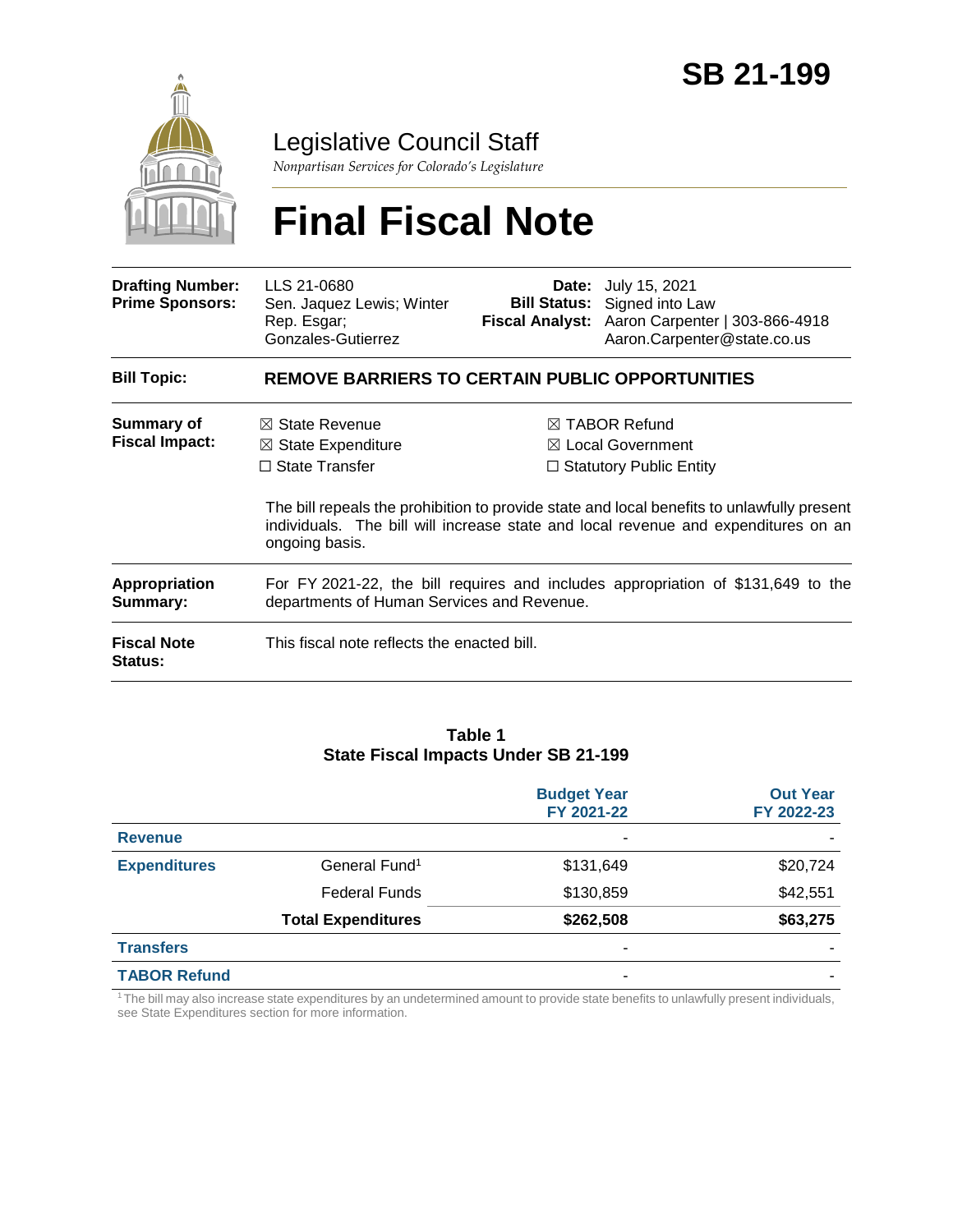## Page 2<br>July 15, 2021 **SB 21-199**

## **Summary of Legislation**

Upon passage of the bill, verification of lawful presence in the United States is not required for any purposes where lawful presence is not required by law, ordinance, or rule pursuant to a federal stimulus law or rule. Starting on July 1, 2022, this bill repeals the broad prohibition of providing state and local public benefits to individuals not lawfully present, and repeals specific requirements that individuals must be lawfully present when applying for a professional licenses, public works contracts, and local business licenses. The bill expands what forms of identifications may be accepted by state agencies and repeals the Secure and Verifiable Identity Act.

## **Background**

Under 8 USCS § 1621, unlawfully present individuals are ineligible to receive any "state and local benefits" unless a state enacts a law granting eligibility to these individuals. State and local benefits are defined in federal law to include the following, if provided by a state or local government:

- grants;
- contracts;
- loans;
- professional or commercial licenses;
- retirement benefits;
- welfare and food assistance;
- healthcare;
- disability benefits;
- public or assisted housing;
- postsecondary education;
- unemployment benefits; or
- any other similar benefits.

## **State Revenue**

If more individuals apply for professional licenses, revenue to the Professions and Occupation Cash Fund in the Department of Regulatory Agencies will increase. Because fees are set based on a variety of factors and the number of unlawfully present people who may seek a state license is a small percentage of the overall state population, state revenue is not expected to increase significantly. Similarly, if the bill results in more applications for child care licenses and background checks, revenue to the Child Care Licensing Cash Fund in the Department of Human Services (DHS) and the CBI Identification Unit Cash Fund in the Department of Public Safety will increase. Revenue to these cash funds are subject to the TABOR revenue limit.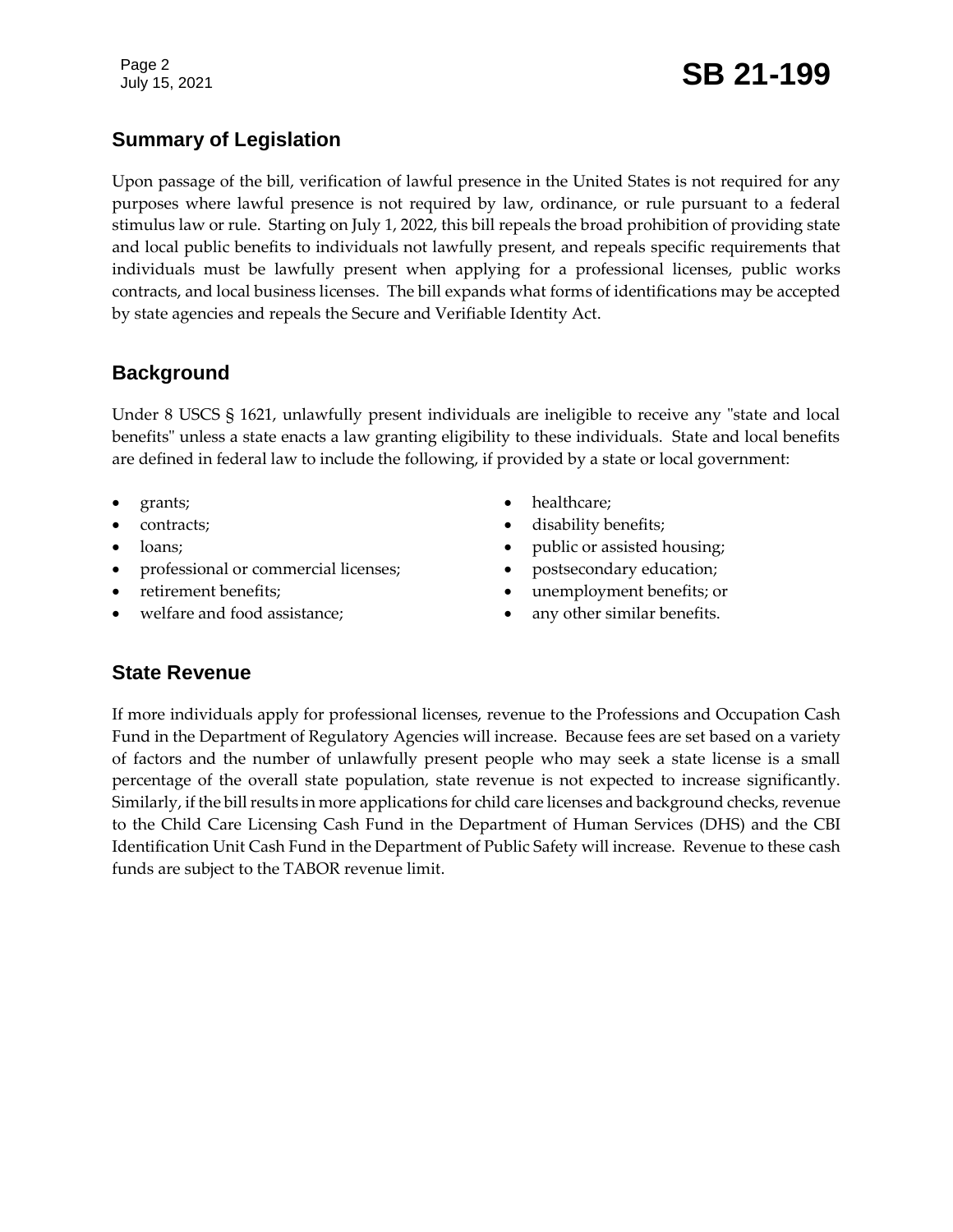## **State Expenditures**

The bill will increase expenditures in the DHS and the Department of Revenue (DOR) to update Information Technology (IT) systems, increase and decrease workload in certain state agencies, and may increase state expenditures for certain state benefits by an undetermined amount, as described below.

#### **Table 2 Expenditures Under SB 21-199**

| <b>Cost Components</b>              |                                                             | FY 2021-22                          | FY 2022-23                       |
|-------------------------------------|-------------------------------------------------------------|-------------------------------------|----------------------------------|
| <b>Department of Human Services</b> |                                                             |                                     |                                  |
| <b>Computer Programming</b>         |                                                             | \$178,627                           | \$63,275                         |
|                                     | <b>DHS Subtotal</b><br>General Fund<br><b>Federal Funds</b> | \$178,627<br>\$47,768<br>\$130,859  | \$63,275<br>\$20,724<br>\$42,551 |
| <b>Department of Revenue</b>        |                                                             |                                     |                                  |
| <b>Computer Programming</b>         |                                                             | \$83,881                            |                                  |
| <b>DOR Subtotal</b>                 |                                                             | \$83,881                            |                                  |
|                                     | Total<br>General Fund<br><b>Federal Funds</b>               | \$262,508<br>\$131,649<br>\$130,859 | \$63,275<br>\$20,724<br>\$42,551 |

**DHS IT Modifications.** The bill will increase expenditures in the DHS by \$178,627 in FY 2021-22 and \$63,275 in FY 2022-23 to update several IT systems. Specifically, the child welfare IT system (TRAILS) and the Child Care Licensing Database require updates so the systems can accept alternative forms of identification other than social security numbers or tax ID numbers for family care homes and child care center licensing purposes. Updates to TRAILS assumes about 460 hours of work at a rate of \$157 per hour and updates to the Licensing Database are about 850 hours at a rate of \$125 per hour. Costs in FY 2022-23 include on-going maintenance costs at 200 hours per year for TRAILS and 255 hours for the Licensing Database. These upgrade costs receive a 75 percent federal match.

Updates are also required to Colorado's public benefit management system (CBMS), which determines eligibility and tracks payments for many public benefits. This work is estimated to take around 330 hours which can be absorbed within existing annual appropriations for CBMS system modifications.

**DOR IT Modifications.** This bill requires expenditures of \$83,881 in FY 2021-22 only to program, test, and update database fields in the DOR's GenTax software system to allow the system to accept individual tax identification numbers for the Property Tax/Rent/Heat (PTC) Rebate. Programming costs are estimated at \$60,750, representing 270 hours of contract programming at a rate of \$225 per hour. Costs for testing at the department are estimated at \$5,771, representing 229 hours of User Acceptance Testing at a contract testing rate of \$25.20 per hour and 496 hours of Systems Support Office testing at \$35 per hour.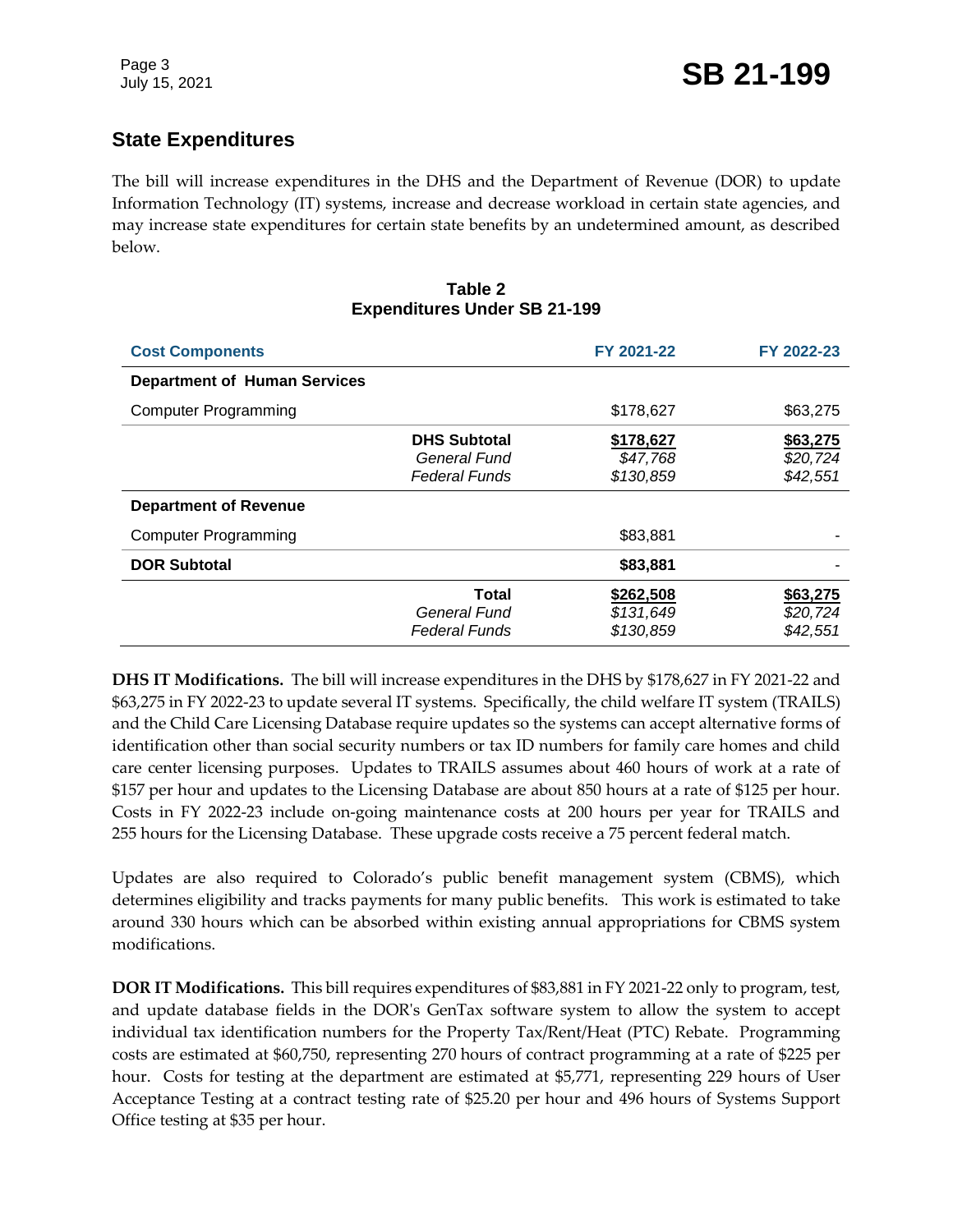Page 4

**Workload increases.** Starting in FY 2022-23, the Department of Regulatory Agencies may have an increase in applications to process for registration, certification, and licensing in the professions that they regulate. This increase is expected to be addressed within existing appropriations. In addition, the workload of the Taxation Division in the DOR will increase to the extent more individuals claim the Property Tax/Rent/Heat Rebate. Assuming a 3 percent increase to number of application filed in 2018, the fiscal note estimates that the division will see an additional 460 applications. Based on this estimate, the fiscal note assumes workload can be accomplished with existing resources. If more individuals file applications, additional funds will be requested through the annual budget process.

**Workload decreases.** Starting in FY 2022-23, the bill will decrease workload for various state agencies to no longer verify lawful presence when processing applications for a professional license, certain state-funded assistance programs, or similar state and local public benefits. The Colorado Department of Labor and Employment will no longer be required to check and audit contractors to ensure that they do not employee persons who are not lawfully present. No change in appropriations is required due to these minimal workload savings.

**Potential state expenditures.** The fiscal note assumes that the bill will increase eligibility only for state programs that are not entitlements and are not subject to federal requirements concerning lawfully present status, and in most cases, are provided on a first-come, first-served basis within available appropriations. Starting in FY 2022-23, if more individuals receive state benefits, the bill will decrease the amount of benefits available to individuals who are eligible under current law. The General Assembly may choose to increase appropriations in order to keep current per-person funding levels constant.

For informational purposes, Table 2 has identified programs in the Department of Human Services, the Department of Health Care Policy and Financing, and the Department of Revenue that may be impacted by this bill. Assuming eligible populations for these state programs increase by 3.0 percent (the estimated portion of Colorado's population that is not lawfully present), state expenditures may increase by up to \$12.1 million. This estimate represents total benefit costs and includes General Fund, Cash Funds, and federal funds. Because it is unknown how many individuals will seek government resources, any increase in appropriations will be requested through the annual budget process.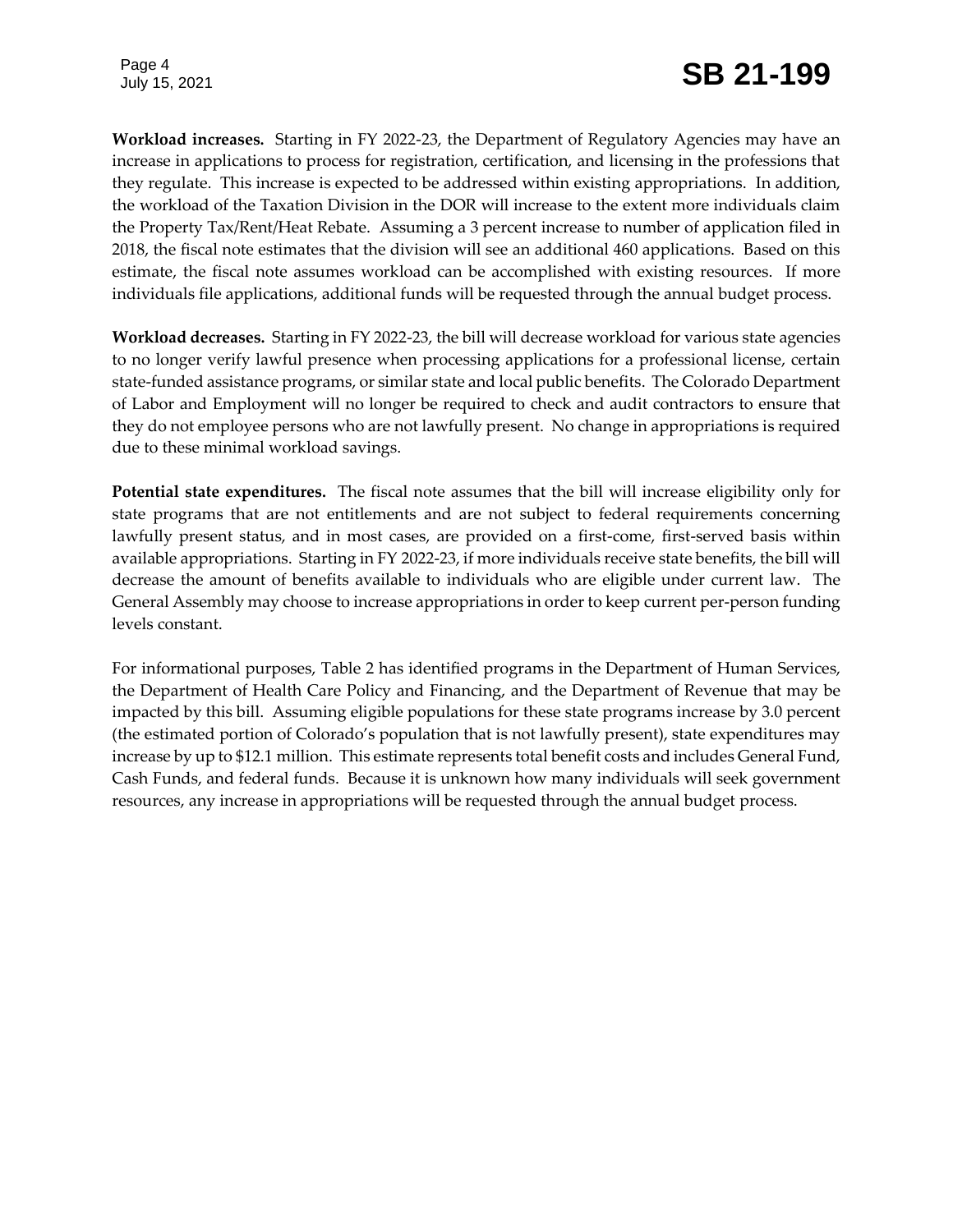|                                                  | FY 2020-21<br><b>Appropriation</b> | <b>Potential Expenditure</b><br>Increase <sup>2</sup> |
|--------------------------------------------------|------------------------------------|-------------------------------------------------------|
| <b>State Program</b>                             |                                    |                                                       |
| Community Behavioral Health Programs - DHS       | \$249,000,0001                     | \$7,470,000                                           |
| Family Support Services Program - HCPF           | \$7,515,264                        | \$225,458                                             |
| Supported Living Services Program - HCPF         | \$9,893,584                        | \$296,808                                             |
| Dental Health Care Low Income Seniors - HCPF     | \$2,990,358                        | \$89,711                                              |
| Indigent Care Program - HCPF                     | \$129,774,983                      | \$3,893,250                                           |
| Property Tax/Rent/Heat Rebate - DOR <sup>3</sup> | \$5,762,833                        | \$172,885                                             |
|                                                  | <b>Total Cost</b>                  | Up to \$12,148,112                                    |

#### **Table 2 Potential Increase in Expenditures Under SB 21-199**

<sup>1</sup> Includes funds received from federal government not represented in state budget.

<sup>2</sup> Assumes a 3.0 percent increase in utilization.

<sup>3</sup> Based on PTC rebates paid in calendar year 2018.

**TABOR refunds.** The bill is expected to increase the amount of state revenue required to be refunded to taxpayers by a minimal amount. TABOR refunds are paid from the General Fund. This estimate is based on the June 2021 LCS revenue forecast, which incorporates the revenue impacts of bills passed during the 2021 session. A forecast of state revenue subject to TABOR is not available beyond FY 2022-23.

**Federal ARPA funds.** This bill [increases/decreases] state revenue, which may impact the state's flexibility in spending federal American Rescue Plan Act (ARPA) funds. For more information, see the LCS memo, titled "Legislative Changes and Flexibility in Use of American Rescue Plan Funds," available online at: [https://leg.colorado.gov/node/2211881.](https://leg.colorado.gov/node/2211881)

### **Local Government**

If more individuals apply for local business licenses, revenue and expenditures to local governments will increase starting in FY 2022-23. In addition, expenditures for local governments will increase to provide additional local benefits. To the extent the bill expands state benefits that are administered at the local level, expenditures for county departments will increase to determine eligibility and to administer benefits. Costs to administer benefits to unlawfully present individuals will vary by county based on the number of unlawfully present individuals seeking services in a certain county.

## **Effective Date**

This bill was signed into law by the Governor and took effect on June 25, 2021.